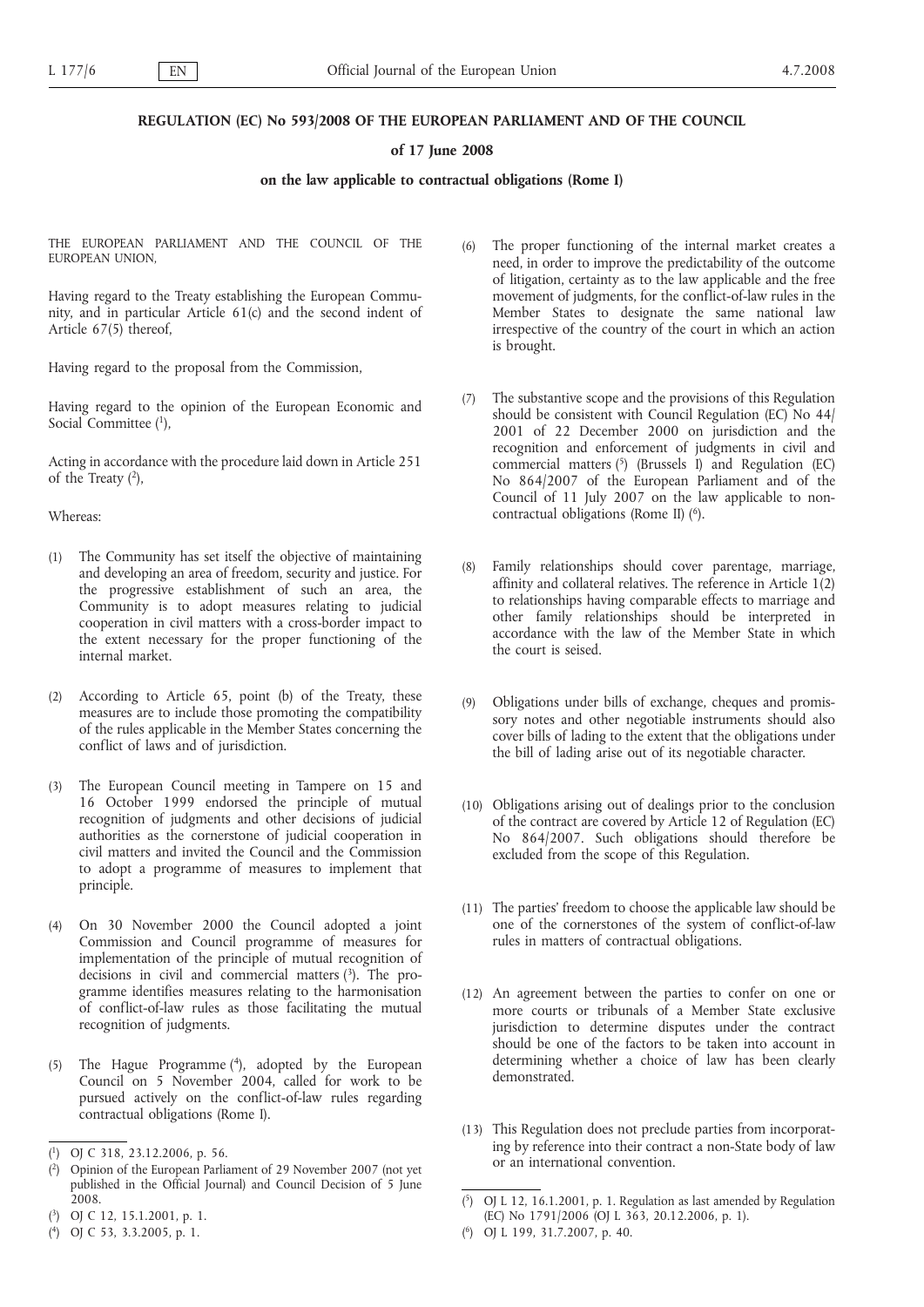- (14) Should the Community adopt, in an appropriate legal instrument, rules of substantive contract law, including standard terms and conditions, such instrument may provide that the parties may choose to apply those rules.
- (15) Where a choice of law is made and all other elements relevant to the situation are located in a country other than the country whose law has been chosen, the choice of law should not prejudice the application of provisions of the law of that country which cannot be derogated from by agreement. This rule should apply whether or not the choice of law was accompanied by a choice of court or tribunal. Whereas no substantial change is intended as compared with Article 3(3) of the 1980 Convention on the Law Applicable to Contractual Obligations (1) (the Rome Convention), the wording of this Regulation is aligned as far as possible with Article 14 of Regulation (EC) No 864/ 2007.
- (16) To contribute to the general objective of this Regulation, legal certainty in the European judicial area, the conflict-oflaw rules should be highly foreseeable. The courts should, however, retain a degree of discretion to determine the law that is most closely connected to the situation.
- (17) As far as the applicable law in the absence of choice is concerned, the concept of 'provision of services' and 'sale of goods' should be interpreted in the same way as when applying Article 5 of Regulation (EC) No 44/2001 in so far as sale of goods and provision of services are covered by that Regulation. Although franchise and distribution contracts are contracts for services, they are the subject of specific rules.
- (18) As far as the applicable law in the absence of choice is concerned, multilateral systems should be those in which trading is conducted, such as regulated markets and multilateral trading facilities as referred to in Article 4 of Directive 2004/39/EC of the European Parliament and of the Council of 21 April 2004 on markets in financial instruments  $(2)$ , regardless of whether or not they rely on a central counterparty.
- (19) Where there has been no choice of law, the applicable law should be determined in accordance with the rule specified for the particular type of contract. Where the contract cannot be categorised as being one of the specified types or where its elements fall within more than one of the specified types, it should be governed by the law of the country where the party required to effect the characteristic performance of the contract has his habitual residence. In the case of a contract consisting of a bundle of rights and obligations capable of being categorised as falling within more than one of the specified types of contract, the characteristic performance of the contract should be determined having regard to its centre of gravity.
- (20) Where the contract is manifestly more closely connected with a country other than that indicated in Article 4(1) or (2), an escape clause should provide that the law of that other country is to apply. In order to determine that country, account should be taken, *inter alia*, of whether the contract in question has a very close relationship with another contract or contracts.
- (21) In the absence of choice, where the applicable law cannot be determined either on the basis of the fact that the contract can be categorised as one of the specified types or as being the law of the country of habitual residence of the party required to effect the characteristic performance of the contract, the contract should be governed by the law of the country with which it is most closely connected. In order to determine that country, account should be taken, *inter alia*, of whether the contract in question has a very close relationship with another contract or contracts.
- (22) As regards the interpretation of contracts for the carriage of goods, no change in substance is intended with respect to Article 4(4), third sentence, of the Rome Convention. Consequently, single-voyage charter parties and other contracts the main purpose of which is the carriage of goods should be treated as contracts for the carriage of goods. For the purposes of this Regulation, the term 'consignor' should refer to any person who enters into a contract of carriage with the carrier and the term 'the carrier' should refer to the party to the contract who undertakes to carry the goods, whether or not he performs the carriage himself.
- (23) As regards contracts concluded with parties regarded as being weaker, those parties should be protected by conflictof-law rules that are more favourable to their interests than the general rules.
- (24) With more specific reference to consumer contracts, the conflict-of-law rule should make it possible to cut the cost of settling disputes concerning what are commonly relatively small claims and to take account of the development of distance-selling techniques. Consistency with Regulation (EC) No 44/2001 requires both that there be a reference to the concept of directed activity as a condition for applying the consumer protection rule and that the concept be interpreted harmoniously in Regulation (EC) No 44/2001 and this Regulation, bearing in mind that a joint declaration by the Council and the Commission on Article 15 of Regulation (EC) No 44/2001 states that 'for Article  $15(1)(c)$  to be applicable it is not sufficient for an undertaking to target its activities at the Member State of the consumer's residence, or at a number of Member States including that Member State; a contract must also be concluded within the framework of its activities'. The declaration also states that 'the mere fact that an Internet site is accessible is not sufficient for Article 15 to be applicable, although a factor will be that this Internet site solicits the conclusion of distance contracts and that a contract has actually been concluded at a distance, by

<sup>(</sup> 1) OJ C 334, 30.12.2005, p. 1.

<sup>(</sup> 2) OJ L 145, 30.4.2004, p. 1. Directive as last amended by Directive 2008/10/EC (OJ L 76, 19.3.2008, p. 33).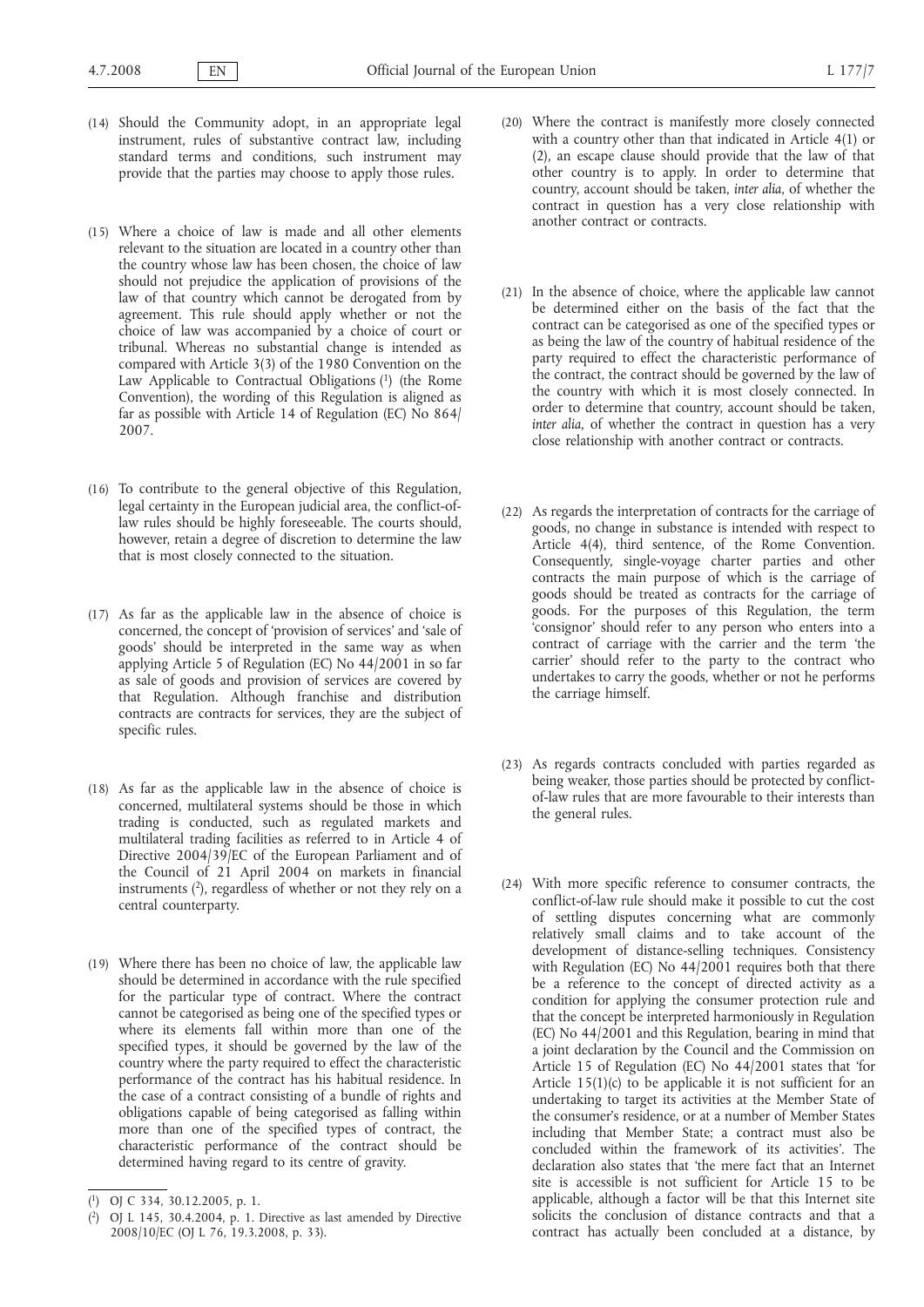whatever means. In this respect, the language or currency which a website uses does not constitute a relevant factor.'.

- (25) Consumers should be protected by such rules of the country of their habitual residence that cannot be derogated from by agreement, provided that the consumer contract has been concluded as a result of the professional pursuing his commercial or professional activities in that particular country. The same protection should be guaranteed if the professional, while not pursuing his commercial or professional activities in the country where the consumer has his habitual residence, directs his activities by any means to that country or to several countries, including that country, and the contract is concluded as a result of such activities.
- (26) For the purposes of this Regulation, financial services such as investment services and activities and ancillary services provided by a professional to a consumer, as referred to in sections A and B of Annex I to Directive 2004/39/EC, and contracts for the sale of units in collective investment undertakings, whether or not covered by Council Directive 85/611/EEC of 20 December 1985 on the coordination of laws, regulations and administrative provisions relating to undertakings for collective investment in transferable securities (UCITS)  $(1)$ , should be subject to Article 6 of this Regulation. Consequently, when a reference is made to terms and conditions governing the issuance or offer to the public of transferable securities or to the subscription and redemption of units in collective investment undertakings, that reference should include all aspects binding the issuer or the offeror to the consumer, but should not include those aspects involving the provision of financial services.
- (27) Various exceptions should be made to the general conflictof-law rule for consumer contracts. Under one such exception the general rule should not apply to contracts relating to rights *in rem* in immovable property or tenancies of such property unless the contract relates to the right to use immovable property on a timeshare basis within the meaning of Directive 94/47/EC of the European Parliament and of the Council of 26 October 1994 on the protection of purchasers in respect of certain aspects of contracts relating to the purchase of the right to use immovable properties on a timeshare basis (2).
- (28) It is important to ensure that rights and obligations which constitute a financial instrument are not covered by the general rule applicable to consumer contracts, as that could lead to different laws being applicable to each of the instruments issued, therefore changing their nature and preventing their fungible trading and offering. Likewise, whenever such instruments are issued or offered, the contractual relationship established between the issuer or the offeror and the consumer should not necessarily be

subject to the mandatory application of the law of the country of habitual residence of the consumer, as there is a need to ensure uniformity in the terms and conditions of an issuance or an offer. The same rationale should apply with regard to the multilateral systems covered by Article 4(1)(h), in respect of which it should be ensured that the law of the country of habitual residence of the consumer will not interfere with the rules applicable to contracts concluded within those systems or with the operator of such systems.

- (29) For the purposes of this Regulation, references to rights and obligations constituting the terms and conditions governing the issuance, offers to the public or public take-over bids of transferable securities and references to the subscription and redemption of units in collective investment undertakings should include the terms governing, *inter alia*, the allocation of securities or units, rights in the event of over-subscription, withdrawal rights and similar matters in the context of the offer as well as those matters referred to in Articles 10, 11, 12 and 13, thus ensuring that all relevant contractual aspects of an offer binding the issuer or the offeror to the consumer are governed by a single law.
- (30) For the purposes of this Regulation, financial instruments and transferable securities are those instruments referred to in Article 4 of Directive 2004/39/EC.
- (31) Nothing in this Regulation should prejudice the operation of a formal arrangement designated as a system under Article 2(a) of Directive 98/26/EC of the European Parliament and of the Council of 19 May 1998 on settlement finality in payment and securities settlement systems  $(3)$ .
- (32) Owing to the particular nature of contracts of carriage and insurance contracts, specific provisions should ensure an adequate level of protection of passengers and policy holders. Therefore, Article 6 should not apply in the context of those particular contracts.
- (33) Where an insurance contract not covering a large risk covers more than one risk, at least one of which is situated in a Member State and at least one of which is situated in a third country, the special rules on insurance contracts in this Regulation should apply only to the risk or risks situated in the relevant Member State or Member States.
- (34) The rule on individual employment contracts should not prejudice the application of the overriding mandatory provisions of the country to which a worker is posted in accordance with Directive 96/71/EC of the European Parliament and of the Council of 16 December 1996 concerning the posting of workers in the framework of the provision of services  $(\frac{4}{3})$ .

<sup>(</sup> 1) OJ L 375, 31.12.1985, p. 3. Directive as last amended by Directive 2008/18/EC of the European Parliament and of the Council (OJ L 76, 19.3.2008, p. 42).

<sup>(</sup> 2) OJ L 280, 29.10.1994, p. 83.

<sup>(</sup> 3) OJ L 166, 11.6.1998, p. 45.

<sup>(</sup> 4) OJ L 18, 21.1.1997, p. 1.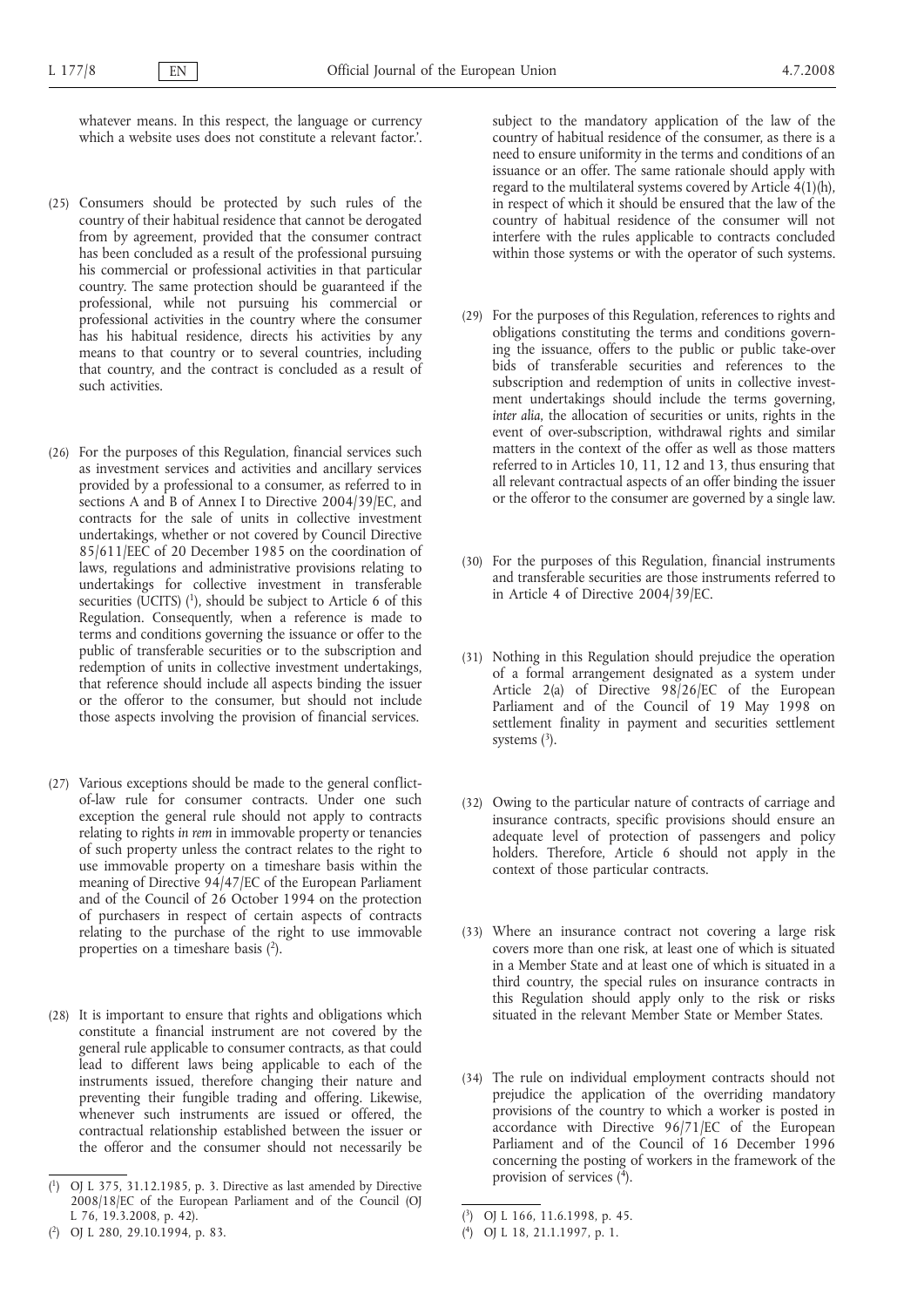- (35) Employees should not be deprived of the protection afforded to them by provisions which cannot be derogated from by agreement or which can only be derogated from to their benefit.
- (36) As regards individual employment contracts, work carried out in another country should be regarded as temporary if the employee is expected to resume working in the country of origin after carrying out his tasks abroad. The conclusion of a new contract of employment with the original employer or an employer belonging to the same group of companies as the original employer should not preclude the employee from being regarded as carrying out his work in another country temporarily.
- (37) Considerations of public interest justify giving the courts of the Member States the possibility, in exceptional circumstances, of applying exceptions based on public policy and overriding mandatory provisions. The concept of 'overriding mandatory provisions' should be distinguished from the expression 'provisions which cannot be derogated from by agreement' and should be construed more restrictively.
- (38) In the context of voluntary assignment, the term 'relationship' should make it clear that Article 14(1) also applies to the property aspects of an assignment, as between assignor and assignee, in legal orders where such aspects are treated separately from the aspects under the law of obligations. However, the term 'relationship' should not be understood as relating to any relationship that may exist between assignor and assignee. In particular, it should not cover preliminary questions as regards a voluntary assignment or a contractual subrogation. The term should be strictly limited to the aspects which are directly relevant to the voluntary assignment or contractual subrogation in question.
- (39) For the sake of legal certainty there should be a clear definition of habitual residence, in particular for companies and other bodies, corporate or unincorporated. Unlike Article 60(1) of Regulation (EC) No 44/2001, which establishes three criteria, the conflict-of-law rule should proceed on the basis of a single criterion; otherwise, the parties would be unable to foresee the law applicable to their situation.
- (40) A situation where conflict-of-law rules are dispersed among several instruments and where there are differences between those rules should be avoided. This Regulation, however, should not exclude the possibility of inclusion of conflict-of-law rules relating to contractual obligations in provisions of Community law with regard to particular matters.

This Regulation should not prejudice the application of other instruments laying down provisions designed to contribute to the proper functioning of the internal market in so far as they cannot be applied in conjunction with the law designated by the rules of this Regulation. The

application of provisions of the applicable law designated by the rules of this Regulation should not restrict the free movement of goods and services as regulated by Community instruments, such as Directive 2000/31/EC of the European Parliament and of the Council of 8 June 2000 on certain legal aspects of information society services, in particular electronic commerce, in the Internal Market (Directive on electronic commerce)  $(1)$ .

- (41) Respect for international commitments entered into by the Member States means that this Regulation should not affect international conventions to which one or more Member States are parties at the time when this Regulation is adopted. To make the rules more accessible, the Commission should publish the list of the relevant conventions in the *Official Journal of the European Union* on the basis of information supplied by the Member States.
- (42) The Commission will make a proposal to the European Parliament and to the Council concerning the procedures and conditions according to which Member States would be entitled to negotiate and conclude, on their own behalf, agreements with third countries in individual and exceptional cases, concerning sectoral matters and containing provisions on the law applicable to contractual obligations.
- (43) Since the objective of this Regulation cannot be sufficiently achieved by the Member States and can therefore, by reason of the scale and effects of this Regulation, be better achieved at Community level, the Community may adopt measures, in accordance with the principle of subsidiarity as set out in Article 5 of the Treaty. In accordance with the principle of proportionality, as set out in that Article, this Regulation does not go beyond what is necessary to attain its objective.
- (44) In accordance with Article 3 of the Protocol on the position of the United Kingdom and Ireland, annexed to the Treaty on European Union and to the Treaty establishing the European Community, Ireland has notified its wish to take part in the adoption and application of the present Regulation.
- (45) In accordance with Articles 1 and 2 of the Protocol on the position of the United Kingdom and Ireland, annexed to the Treaty on European Union and to the Treaty establishing the European Community, and without prejudice to Article 4 of the said Protocol, the United Kingdom is not taking part in the adoption of this Regulation and is not bound by it or subject to its application.
- (46) In accordance with Articles 1 and 2 of the Protocol on the position of Denmark, annexed to the Treaty on European Union and to the Treaty establishing the European Community, Denmark is not taking part in the adoption of this Regulation and is not bound by it or subject to its application,

<sup>(</sup> 1) OJ L 178, 17.7.2000, p. 1.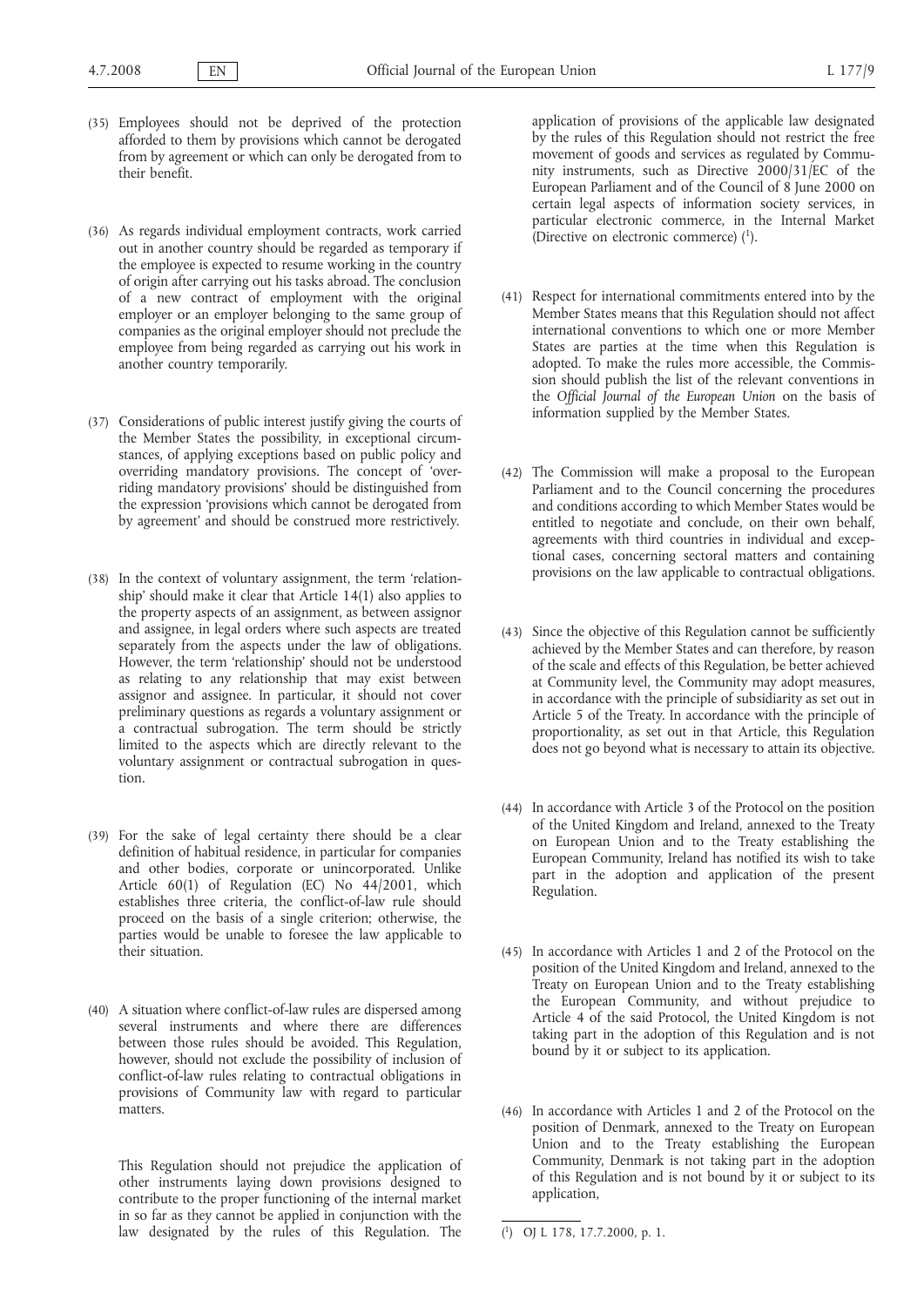HAVE ADOPTED THIS REGULATION:

# CHAPTER I

# **SCOPE**

#### *Article 1*

### **Material scope**

1. This Regulation shall apply, in situations involving a conflict of laws, to contractual obligations in civil and commercial matters.

It shall not apply, in particular, to revenue, customs or administrative matters.

2. The following shall be excluded from the scope of this Regulation:

- (a) questions involving the status or legal capacity of natural persons, without prejudice to Article 13;
- obligations arising out of family relationships and relationships deemed by the law applicable to such relationships to have comparable effects, including maintenance obligations;
- (c) obligations arising out of matrimonial property regimes, property regimes of relationships deemed by the law applicable to such relationships to have comparable effects to marriage, and wills and succession;
- (d) obligations arising under bills of exchange, cheques and promissory notes and other negotiable instruments to the extent that the obligations under such other negotiable instruments arise out of their negotiable character;
- (e) arbitration agreements and agreements on the choice of court;
- (f) questions governed by the law of companies and other bodies, corporate or unincorporated, such as the creation, by registration or otherwise, legal capacity, internal organisation or winding-up of companies and other bodies, corporate or unincorporated, and the personal liability of officers and members as such for the obligations of the company or body;
- (g) the question whether an agent is able to bind a principal, or an organ to bind a company or other body corporate or unincorporated, in relation to a third party;
- (h) the constitution of trusts and the relationship between settlors, trustees and beneficiaries;
- (i) obligations arising out of dealings prior to the conclusion of a contract;

(j) insurance contracts arising out of operations carried out by organisations other than undertakings referred to in Article 2 of Directive 2002/83/EC of the European Parliament and of the Council of 5 November 2002 concerning life assurance  $(1)$  the object of which is to provide benefits for employed or self-employed persons belonging to an undertaking or group of undertakings, or to a trade or group of trades, in the event of death or survival or of discontinuance or curtailment of activity, or of sickness related to work or accidents at work.

3. This Regulation shall not apply to evidence and procedure, without prejudice to Article 18.

4. In this Regulation, the term 'Member State' shall mean Member States to which this Regulation applies. However, in Article 3(4) and Article 7 the term shall mean all the Member States.

### *Article 2*

# **Universal application**

Any law specified by this Regulation shall be applied whether or not it is the law of a Member State.

#### CHAPTER II

#### **UNIFORM RULES**

### *Article 3*

# **Freedom of choice**

1. A contract shall be governed by the law chosen by the parties. The choice shall be made expressly or clearly demonstrated by the terms of the contract or the circumstances of the case. By their choice the parties can select the law applicable to the whole or to part only of the contract.

2. The parties may at any time agree to subject the contract to a law other than that which previously governed it, whether as a result of an earlier choice made under this Article or of other provisions of this Regulation. Any change in the law to be applied that is made after the conclusion of the contract shall not prejudice its formal validity under Article 11 or adversely affect the rights of third parties.

3. Where all other elements relevant to the situation at the time of the choice are located in a country other than the country whose law has been chosen, the choice of the parties shall not prejudice the application of provisions of the law of that other country which cannot be derogated from by agreement.

4. Where all other elements relevant to the situation at the time of the choice are located in one or more Member States, the

 $\left( \begin{smallmatrix} 1 \\ \end{smallmatrix} \right)$ 1) OJ L 345, 19.12.2002, p. 1. Directive as last amended by Directive 2008/19/EC (OJ L 76, 19.3.2008, p. 44).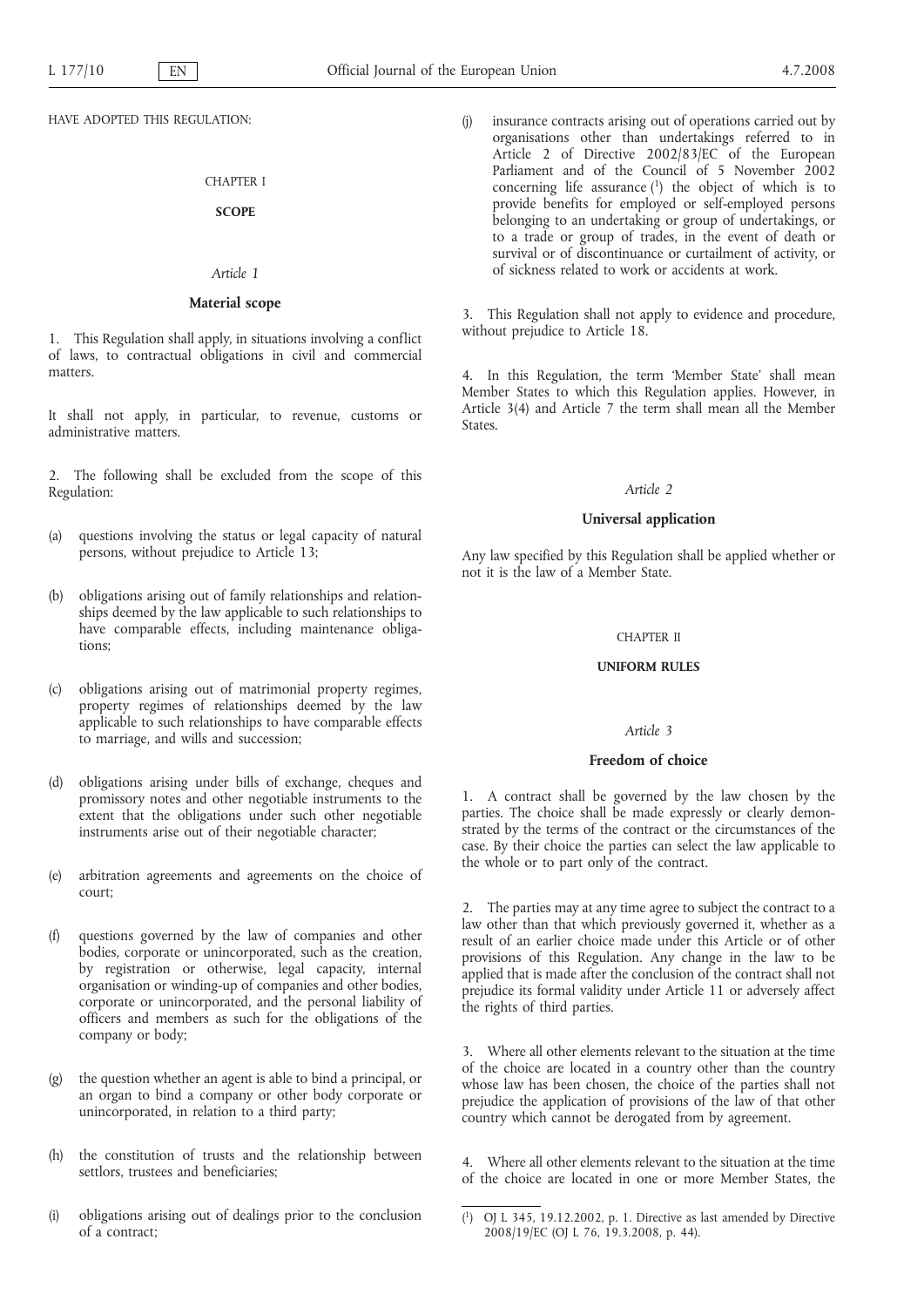parties' choice of applicable law other than that of a Member State shall not prejudice the application of provisions of Community law, where appropriate as implemented in the Member State of the forum, which cannot be derogated from by agreement.

5. The existence and validity of the consent of the parties as to the choice of the applicable law shall be determined in accordance with the provisions of Articles 10, 11 and 13.

# *Article 4*

## **Applicable law in the absence of choice**

1. To the extent that the law applicable to the contract has not been chosen in accordance with Article 3 and without prejudice to Articles 5 to 8, the law governing the contract shall be determined as follows:

- (a) a contract for the sale of goods shall be governed by the law of the country where the seller has his habitual residence;
- a contract for the provision of services shall be governed by the law of the country where the service provider has his habitual residence;
- (c) a contract relating to a right *in rem* in immovable property or to a tenancy of immovable property shall be governed by the law of the country where the property is situated;
- (d) notwithstanding point (c), a tenancy of immovable property concluded for temporary private use for a period of no more than six consecutive months shall be governed by the law of the country where the landlord has his habitual residence, provided that the tenant is a natural person and has his habitual residence in the same country;
- (e) a franchise contract shall be governed by the law of the country where the franchisee has his habitual residence;
- (f) a distribution contract shall be governed by the law of the country where the distributor has his habitual residence;
- (g) a contract for the sale of goods by auction shall be governed by the law of the country where the auction takes place, if such a place can be determined;
- (h) a contract concluded within a multilateral system which brings together or facilitates the bringing together of multiple third-party buying and selling interests in financial instruments, as defined by Article 4(1), point (17) of Directive 2004/39/EC, in accordance with non-discretionary rules and governed by a single law, shall be governed by that law.

2. Where the contract is not covered by paragraph 1 or where the elements of the contract would be covered by more than one of points (a) to (h) of paragraph 1, the contract shall be governed by the law of the country where the party required to effect the characteristic performance of the contract has his habitual residence.

3. Where it is clear from all the circumstances of the case that the contract is manifestly more closely connected with a country other than that indicated in paragraphs 1 or 2, the law of that other country shall apply.

4. Where the law applicable cannot be determined pursuant to paragraphs 1 or 2, the contract shall be governed by the law of the country with which it is most closely connected.

#### *Article 5*

### **Contracts of carriage**

1. To the extent that the law applicable to a contract for the carriage of goods has not been chosen in accordance with Article 3, the law applicable shall be the law of the country of habitual residence of the carrier, provided that the place of receipt or the place of delivery or the habitual residence of the consignor is also situated in that country. If those requirements are not met, the law of the country where the place of delivery as agreed by the parties is situated shall apply.

2. To the extent that the law applicable to a contract for the carriage of passengers has not been chosen by the parties in accordance with the second subparagraph, the law applicable shall be the law of the country where the passenger has his habitual residence, provided that either the place of departure or the place of destination is situated in that country. If these requirements are not met, the law of the country where the carrier has his habitual residence shall apply.

The parties may choose as the law applicable to a contract for the carriage of passengers in accordance with Article 3 only the law of the country where:

- (a) the passenger has his habitual residence; or
- (b) the carrier has his habitual residence; or
- (c) the carrier has his place of central administration; or
- (d) the place of departure is situated; or
- (e) the place of destination is situated.

3. Where it is clear from all the circumstances of the case that the contract, in the absence of a choice of law, is manifestly more closely connected with a country other than that indicated in paragraphs 1 or 2, the law of that other country shall apply.

# *Article 6*

#### **Consumer contracts**

1. Without prejudice to Articles 5 and 7, a contract concluded by a natural person for a purpose which can be regarded as being outside his trade or profession (the consumer) with another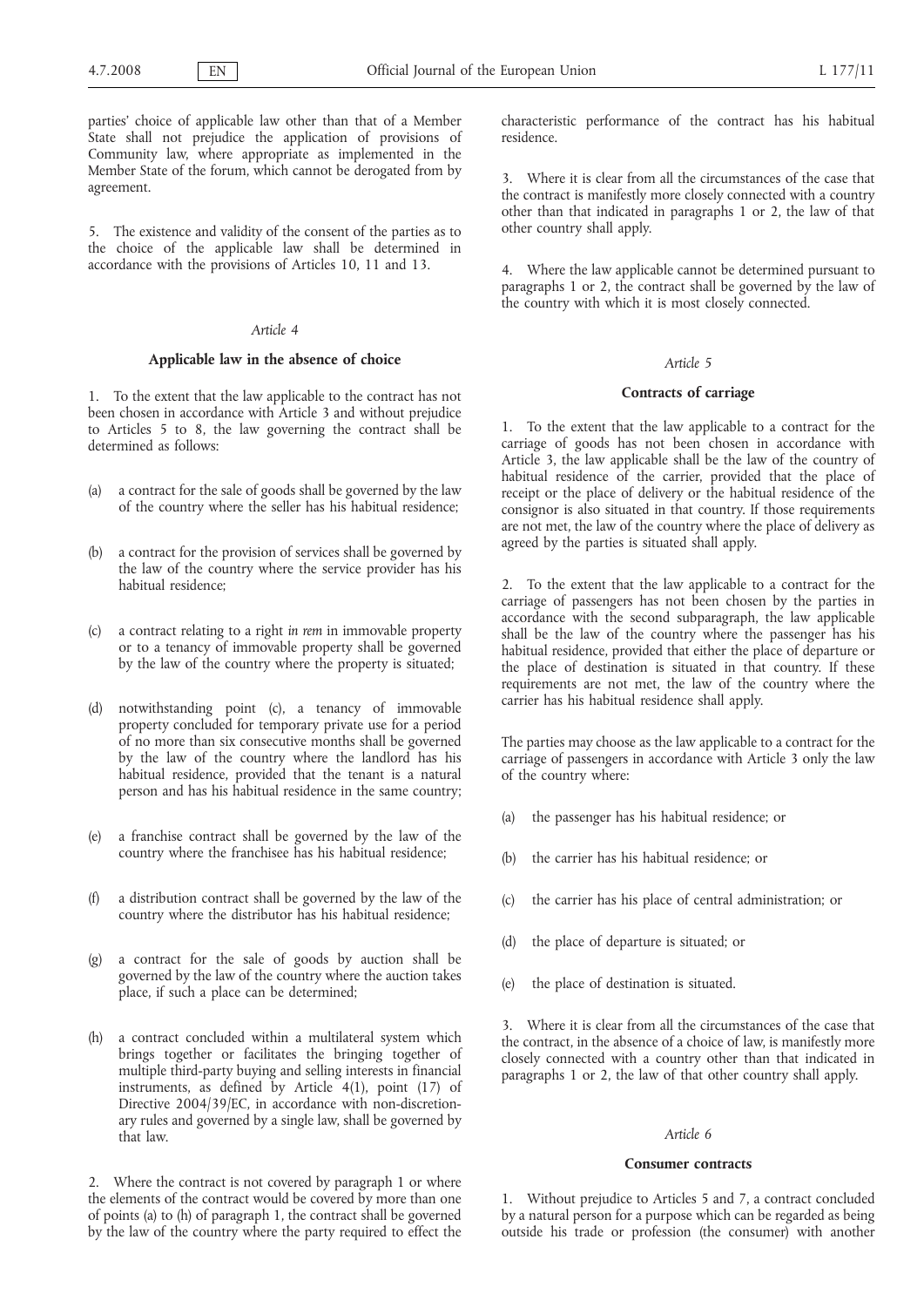person acting in the exercise of his trade or profession (the professional) shall be governed by the law of the country where the consumer has his habitual residence, provided that the professional:

- (a) pursues his commercial or professional activities in the country where the consumer has his habitual residence, or
- (b) by any means, directs such activities to that country or to several countries including that country,

and the contract falls within the scope of such activities.

2. Notwithstanding paragraph 1, the parties may choose the law applicable to a contract which fulfils the requirements of paragraph 1, in accordance with Article 3. Such a choice may not, however, have the result of depriving the consumer of the protection afforded to him by provisions that cannot be derogated from by agreement by virtue of the law which, in the absence of choice, would have been applicable on the basis of paragraph 1.

3. If the requirements in points (a) or (b) of paragraph 1 are not fulfilled, the law applicable to a contract between a consumer and a professional shall be determined pursuant to Articles 3 and 4.

- 4. Paragraphs 1 and 2 shall not apply to:
- a contract for the supply of services where the services are to be supplied to the consumer exclusively in a country other than that in which he has his habitual residence;
- (b) a contract of carriage other than a contract relating to package travel within the meaning of Council Directive 90/ 314/EEC of 13 June 1990 on package travel, package holidays and package tours  $(1)$ ;
- (c) a contract relating to a right *in rem* in immovable property or a tenancy of immovable property other than a contract relating to the right to use immovable properties on a timeshare basis within the meaning of Directive 94/47/EC;
- (d) rights and obligations which constitute a financial instrument and rights and obligations constituting the terms and conditions governing the issuance or offer to the public and public take-over bids of transferable securities, and the subscription and redemption of units in collective investment undertakings in so far as these activities do not constitute provision of a financial service;
- (e) a contract concluded within the type of system falling within the scope of Article 4(1)(h).
- ( 1) OJ L 158, 23.6.1990, p. 59.

# *Article 7*

# **Insurance contracts**

1. This Article shall apply to contracts referred to in paragraph 2, whether or not the risk covered is situated in a Member State, and to all other insurance contracts covering risks situated inside the territory of the Member States. It shall not apply to reinsurance contracts.

2. An insurance contract covering a large risk as defined in Article 5(d) of the First Council Directive 73/239/EEC of 24 July 1973 on the coordination of laws, regulations and administrative provisions relating to the taking-up and pursuit of the business of direct insurance other than life assurance  $(2)$  shall be governed by the law chosen by the parties in accordance with Article 3 of this Regulation.

To the extent that the applicable law has not been chosen by the parties, the insurance contract shall be governed by the law of the country where the insurer has his habitual residence. Where it is clear from all the circumstances of the case that the contract is manifestly more closely connected with another country, the law of that other country shall apply.

3. In the case of an insurance contract other than a contract falling within paragraph 2, only the following laws may be chosen by the parties in accordance with Article 3:

- (a) the law of any Member State where the risk is situated at the time of conclusion of the contract;
- (b) the law of the country where the policy holder has his habitual residence;
- (c) in the case of life assurance, the law of the Member State of which the policy holder is a national;
- for insurance contracts covering risks limited to events occurring in one Member State other than the Member State where the risk is situated, the law of that Member State;
- (e) where the policy holder of a contract falling under this paragraph pursues a commercial or industrial activity or a liberal profession and the insurance contract covers two or more risks which relate to those activities and are situated in different Member States, the law of any of the Member States concerned or the law of the country of habitual residence of the policy holder.

Where, in the cases set out in points (a), (b) or (e), the Member States referred to grant greater freedom of choice of the law applicable to the insurance contract, the parties may take advantage of that freedom.

 $(2)$ 2) OJ L 228, 16.8.1973, p. 3. Directive as last amended by Directive 2005/68/EC of the European Parliament and of the Council (OJ L 323, 9.12.2005, p. 1).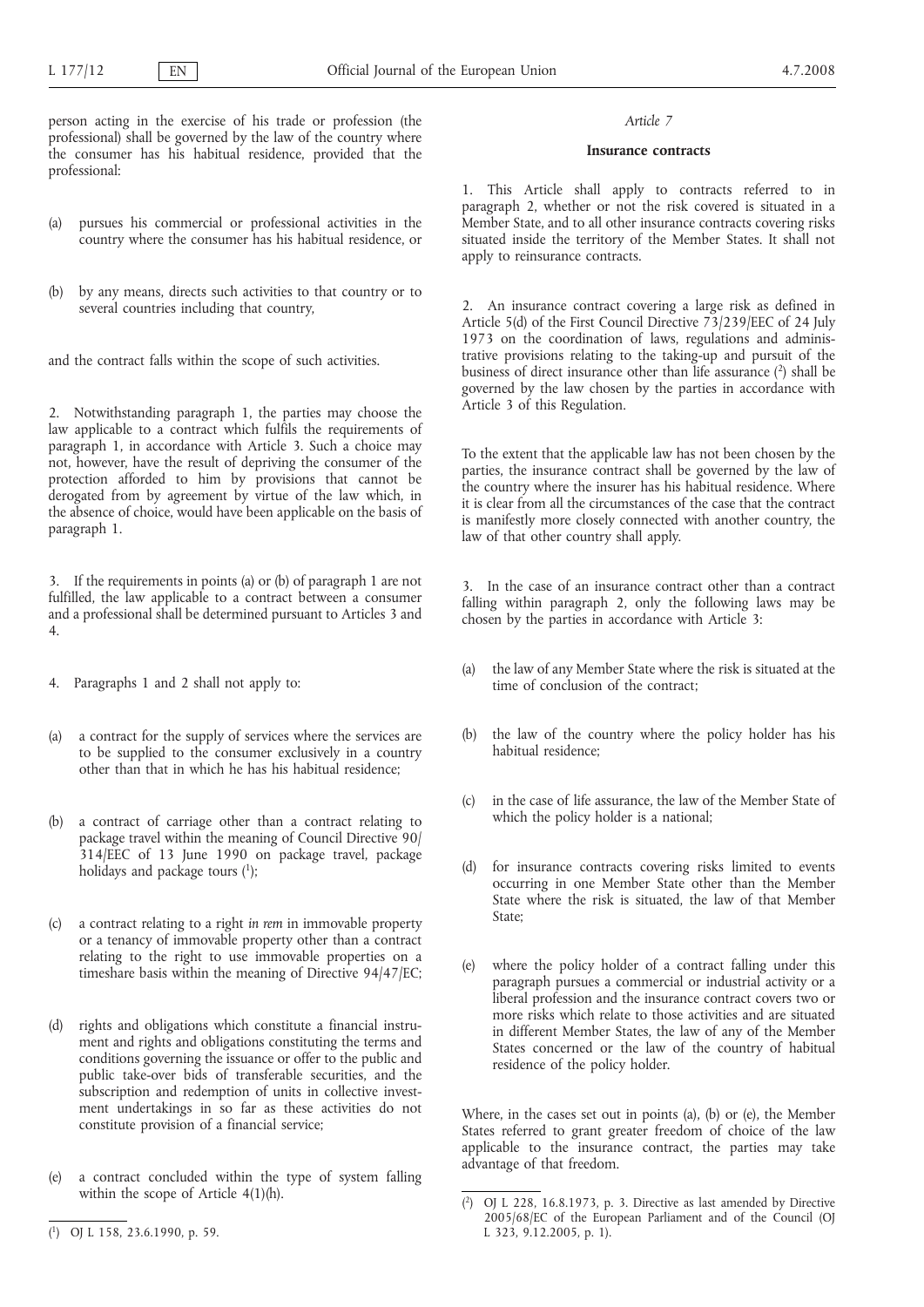To the extent that the law applicable has not been chosen by the parties in accordance with this paragraph, such a contract shall be governed by the law of the Member State in which the risk is situated at the time of conclusion of the contract.

4. The following additional rules shall apply to insurance contracts covering risks for which a Member State imposes an obligation to take out insurance:

- (a) the insurance contract shall not satisfy the obligation to take out insurance unless it complies with the specific provisions relating to that insurance laid down by the Member State that imposes the obligation. Where the law of the Member State in which the risk is situated and the law of the Member State imposing the obligation to take out insurance contradict each other, the latter shall prevail;
- (b) by way of derogation from paragraphs 2 and 3, a Member State may lay down that the insurance contract shall be governed by the law of the Member State that imposes the obligation to take out insurance.

5. For the purposes of paragraph 3, third subparagraph, and paragraph 4, where the contract covers risks situated in more than one Member State, the contract shall be considered as constituting several contracts each relating to only one Member State.

6. For the purposes of this Article, the country in which the risk is situated shall be determined in accordance with Article 2(d) of the Second Council Directive 88/357/EEC of 22 June 1988 on the coordination of laws, regulations and administrative provisions relating to direct insurance other than life assurance and laying down provisions to facilitate the effective exercise of freedom to provide services  $(1)$  and, in the case of life assurance, the country in which the risk is situated shall be the country of the commitment within the meaning of Article 1(1) (g) of Directive 2002/83/EC.

#### *Article 8*

### **Individual employment contracts**

1. An individual employment contract shall be governed by the law chosen by the parties in accordance with Article 3. Such a choice of law may not, however, have the result of depriving the employee of the protection afforded to him by provisions that cannot be derogated from by agreement under the law that, in the absence of choice, would have been applicable pursuant to paragraphs 2, 3 and 4 of this Article.

2. To the extent that the law applicable to the individual employment contract has not been chosen by the parties, the contract shall be governed by the law of the country in which or, failing that, from which the employee habitually carries out his work in performance of the contract. The country where the work is habitually carried out shall not be deemed to have changed if he is temporarily employed in another country.

3. Where the law applicable cannot be determined pursuant to paragraph 2, the contract shall be governed by the law of the country where the place of business through which the employee was engaged is situated.

4. Where it appears from the circumstances as a whole that the contract is more closely connected with a country other than that indicated in paragraphs 2 or 3, the law of that other country shall apply.

#### *Article 9*

### **Overriding mandatory provisions**

1. Overriding mandatory provisions are provisions the respect for which is regarded as crucial by a country for safeguarding its public interests, such as its political, social or economic organisation, to such an extent that they are applicable to any situation falling within their scope, irrespective of the law otherwise applicable to the contract under this Regulation.

2. Nothing in this Regulation shall restrict the application of the overriding mandatory provisions of the law of the forum.

3. Effect may be given to the overriding mandatory provisions of the law of the country where the obligations arising out of the contract have to be or have been performed, in so far as those overriding mandatory provisions render the performance of the contract unlawful. In considering whether to give effect to those provisions, regard shall be had to their nature and purpose and to the consequences of their application or non-application.

#### *Article 10*

### **Consent and material validity**

1. The existence and validity of a contract, or of any term of a contract, shall be determined by the law which would govern it under this Regulation if the contract or term were valid.

2. Nevertheless, a party, in order to establish that he did not consent, may rely upon the law of the country in which he has his habitual residence if it appears from the circumstances that it would not be reasonable to determine the effect of his conduct in accordance with the law specified in paragraph 1.

# *Article 11*

#### **Formal validity**

1. A contract concluded between persons who, or whose agents, are in the same country at the time of its conclusion is

 $(1)$ 1) OJ L 172, 4.7.1988, p. 1. Directive as last amended by Directive 2005/14/EC of the European Parliament and of the Council (OJ L 149, 11.6.2005, p. 14).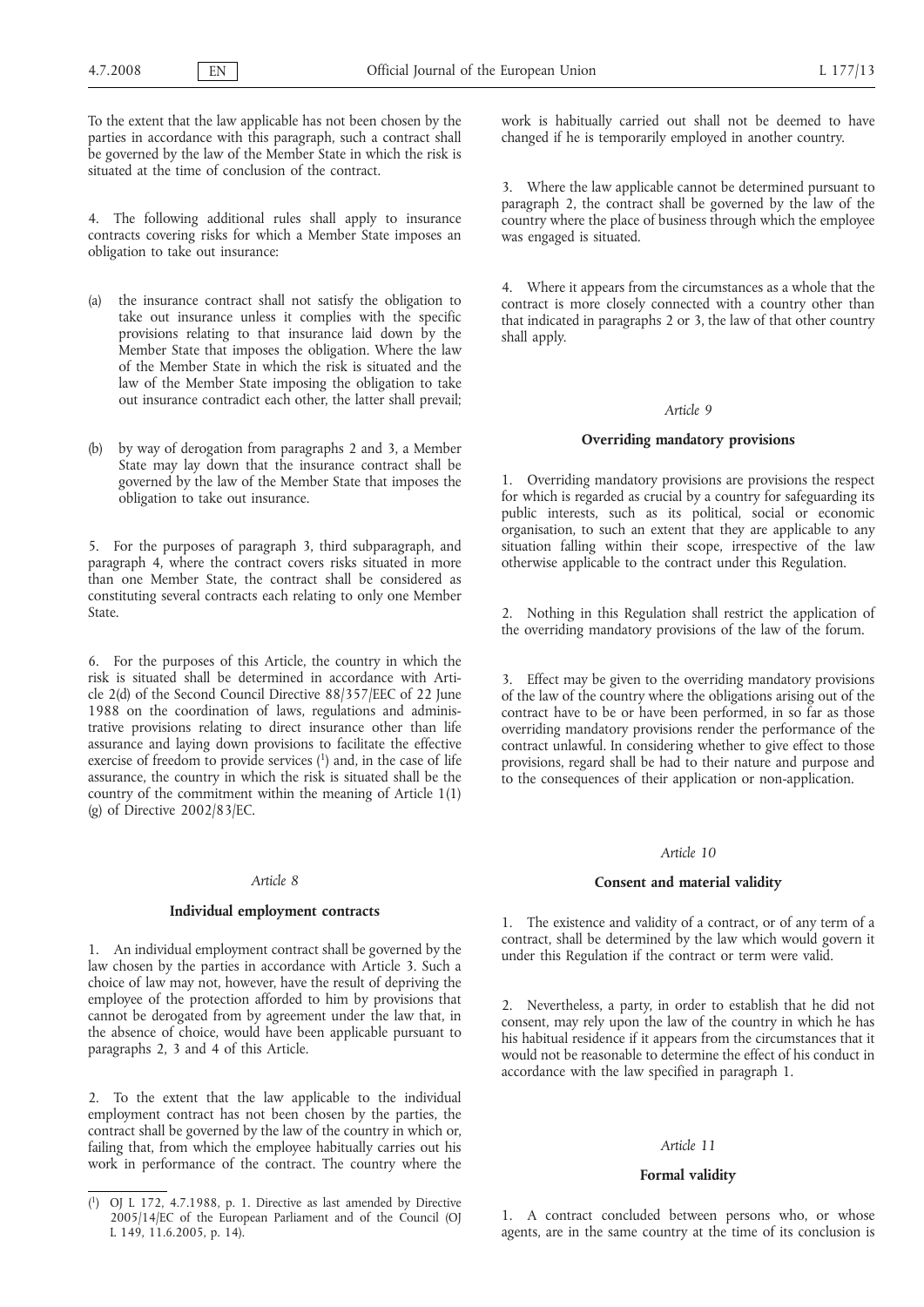formally valid if it satisfies the formal requirements of the law which governs it in substance under this Regulation or of the law of the country where it is concluded.

2. A contract concluded between persons who, or whose agents, are in different countries at the time of its conclusion is formally valid if it satisfies the formal requirements of the law which governs it in substance under this Regulation, or of the law of either of the countries where either of the parties or their agent is present at the time of conclusion, or of the law of the country where either of the parties had his habitual residence at that time.

3. A unilateral act intended to have legal effect relating to an existing or contemplated contract is formally valid if it satisfies the formal requirements of the law which governs or would govern the contract in substance under this Regulation, or of the law of the country where the act was done, or of the law of the country where the person by whom it was done had his habitual residence at that time.

4. Paragraphs 1, 2 and 3 of this Article shall not apply to contracts that fall within the scope of Article 6. The form of such contracts shall be governed by the law of the country where the consumer has his habitual residence.

5. Notwithstanding paragraphs 1 to 4, a contract the subject matter of which is a right *in rem* in immovable property or a tenancy of immovable property shall be subject to the requirements of form of the law of the country where the property is situated if by that law:

- (a) those requirements are imposed irrespective of the country where the contract is concluded and irrespective of the law governing the contract; and
- (b) those requirements cannot be derogated from by agreement.

## *Article 12*

# **Scope of the law applicable**

1. The law applicable to a contract by virtue of this Regulation shall govern in particular:

- (a) interpretation;
- (b) performance;
- (c) within the limits of the powers conferred on the court by its procedural law, the consequences of a total or partial breach of obligations, including the assessment of damages in so far as it is governed by rules of law;
- (d) the various ways of extinguishing obligations, and prescription and limitation of actions;
- (e) the consequences of nullity of the contract.

2. In relation to the manner of performance and the steps to be taken in the event of defective performance, regard shall be had to the law of the country in which performance takes place.

#### *Article 13*

#### **Incapacity**

In a contract concluded between persons who are in the same country, a natural person who would have capacity under the law of that country may invoke his incapacity resulting from the law of another country, only if the other party to the contract was aware of that incapacity at the time of the conclusion of the contract or was not aware thereof as a result of negligence.

### *Article 14*

### **Voluntary assignment and contractual subrogation**

1. The relationship between assignor and assignee under a voluntary assignment or contractual subrogation of a claim against another person (the debtor) shall be governed by the law that applies to the contract between the assignor and assignee under this Regulation.

2. The law governing the assigned or subrogated claim shall determine its assignability, the relationship between the assignee and the debtor, the conditions under which the assignment or subrogation can be invoked against the debtor and whether the debtor's obligations have been discharged.

3. The concept of assignment in this Article includes outright transfers of claims, transfers of claims by way of security and pledges or other security rights over claims.

#### *Article 15*

### **Legal subrogation**

Where a person (the creditor) has a contractual claim against another (the debtor) and a third person has a duty to satisfy the creditor, or has in fact satisfied the creditor in discharge of that duty, the law which governs the third person's duty to satisfy the creditor shall determine whether and to what extent the third person is entitled to exercise against the debtor the rights which the creditor had against the debtor under the law governing their relationship.

#### *Article 16*

### **Multiple liability**

If a creditor has a claim against several debtors who are liable for the same claim, and one of the debtors has already satisfied the claim in whole or in part, the law governing the debtor's obligation towards the creditor also governs the debtor's right to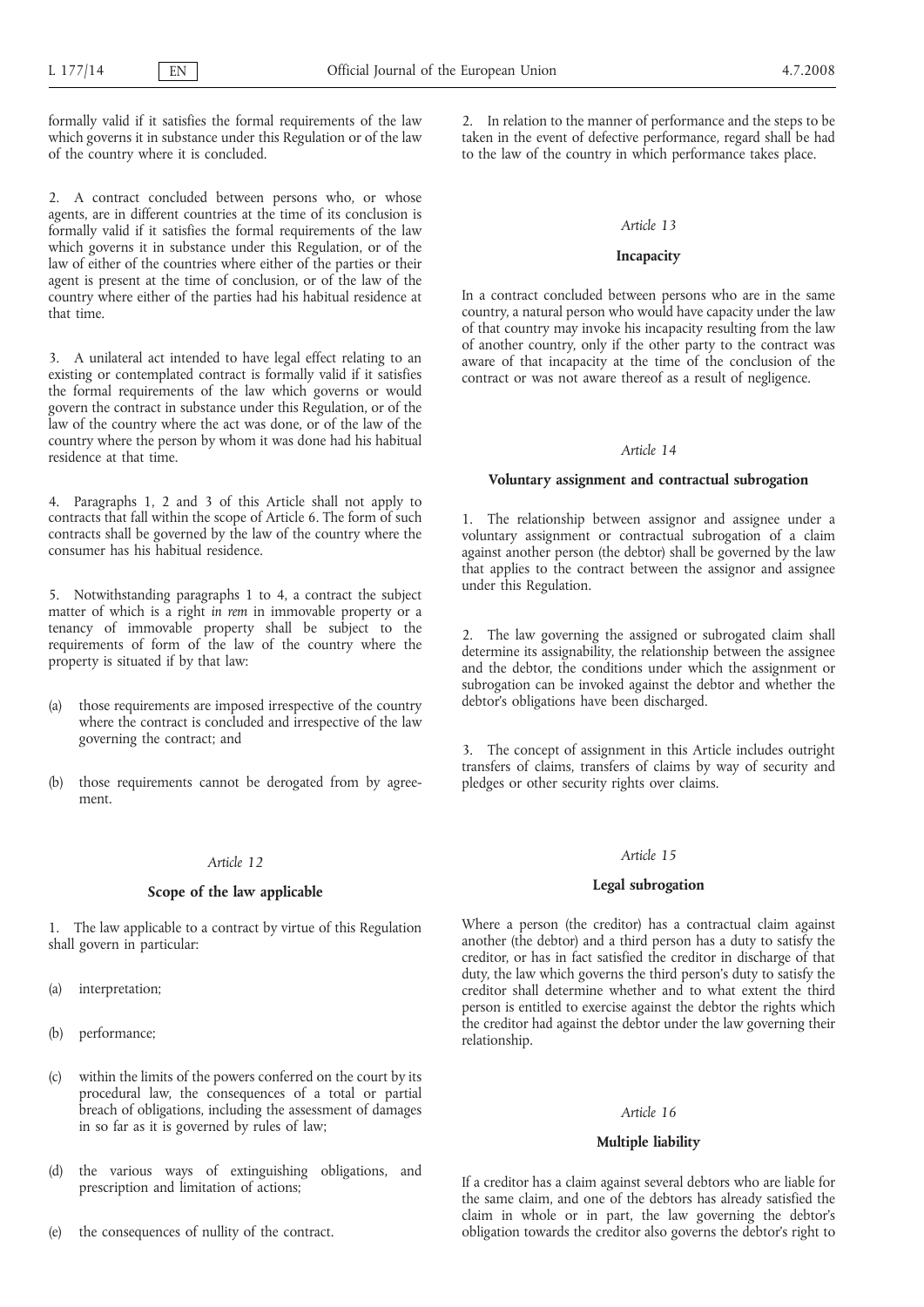claim recourse from the other debtors. The other debtors may rely on the defences they had against the creditor to the extent allowed by the law governing their obligations towards the creditor.

### *Article 17*

# **Set-off**

Where the right to set-off is not agreed by the parties, set-off shall be governed by the law applicable to the claim against which the right to set-off is asserted.

# *Article 18*

# **Burden of proof**

1. The law governing a contractual obligation under this Regulation shall apply to the extent that, in matters of contractual obligations, it contains rules which raise presumptions of law or determine the burden of proof.

2. A contract or an act intended to have legal effect may be proved by any mode of proof recognised by the law of the forum or by any of the laws referred to in Article 11 under which that contract or act is formally valid, provided that such mode of proof can be administered by the forum.

#### CHAPTER III

#### **OTHER PROVISIONS**

### *Article 19*

#### **Habitual residence**

1. For the purposes of this Regulation, the habitual residence of companies and other bodies, corporate or unincorporated, shall be the place of central administration.

The habitual residence of a natural person acting in the course of his business activity shall be his principal place of business.

2. Where the contract is concluded in the course of the operations of a branch, agency or any other establishment, or if, under the contract, performance is the responsibility of such a branch, agency or establishment, the place where the branch, agency or any other establishment is located shall be treated as the place of habitual residence.

3. For the purposes of determining the habitual residence, the relevant point in time shall be the time of the conclusion of the contract.

# *Article 20*

### **Exclusion of** *renvoi*

The application of the law of any country specified by this Regulation means the application of the rules of law in force in that country other than its rules of private international law, unless provided otherwise in this Regulation.

#### *Article 21*

# **Public policy of the forum**

The application of a provision of the law of any country specified by this Regulation may be refused only if such application is manifestly incompatible with the public policy (*ordre public*) of the forum.

#### *Article 22*

#### **States with more than one legal system**

1. Where a State comprises several territorial units, each of which has its own rules of law in respect of contractual obligations, each territorial unit shall be considered as a country for the purposes of identifying the law applicable under this Regulation.

2. A Member State where different territorial units have their own rules of law in respect of contractual obligations shall not be required to apply this Regulation to conflicts solely between the laws of such units.

#### *Article 23*

### **Relationship with other provisions of Community law**

With the exception of Article 7, this Regulation shall not prejudice the application of provisions of Community law which, in relation to particular matters, lay down conflict-of-law rules relating to contractual obligations.

# *Article 24*

### **Relationship with the Rome Convention**

1. This Regulation shall replace the Rome Convention in the Member States, except as regards the territories of the Member States which fall within the territorial scope of that Convention and to which this Regulation does not apply pursuant to Article 299 of the Treaty.

2. In so far as this Regulation replaces the provisions of the Rome Convention, any reference to that Convention shall be understood as a reference to this Regulation.

#### *Article 25*

## **Relationship with existing international conventions**

1. This Regulation shall not prejudice the application of international conventions to which one or more Member States are parties at the time when this Regulation is adopted and which lay down conflict-of-law rules relating to contractual obligations.